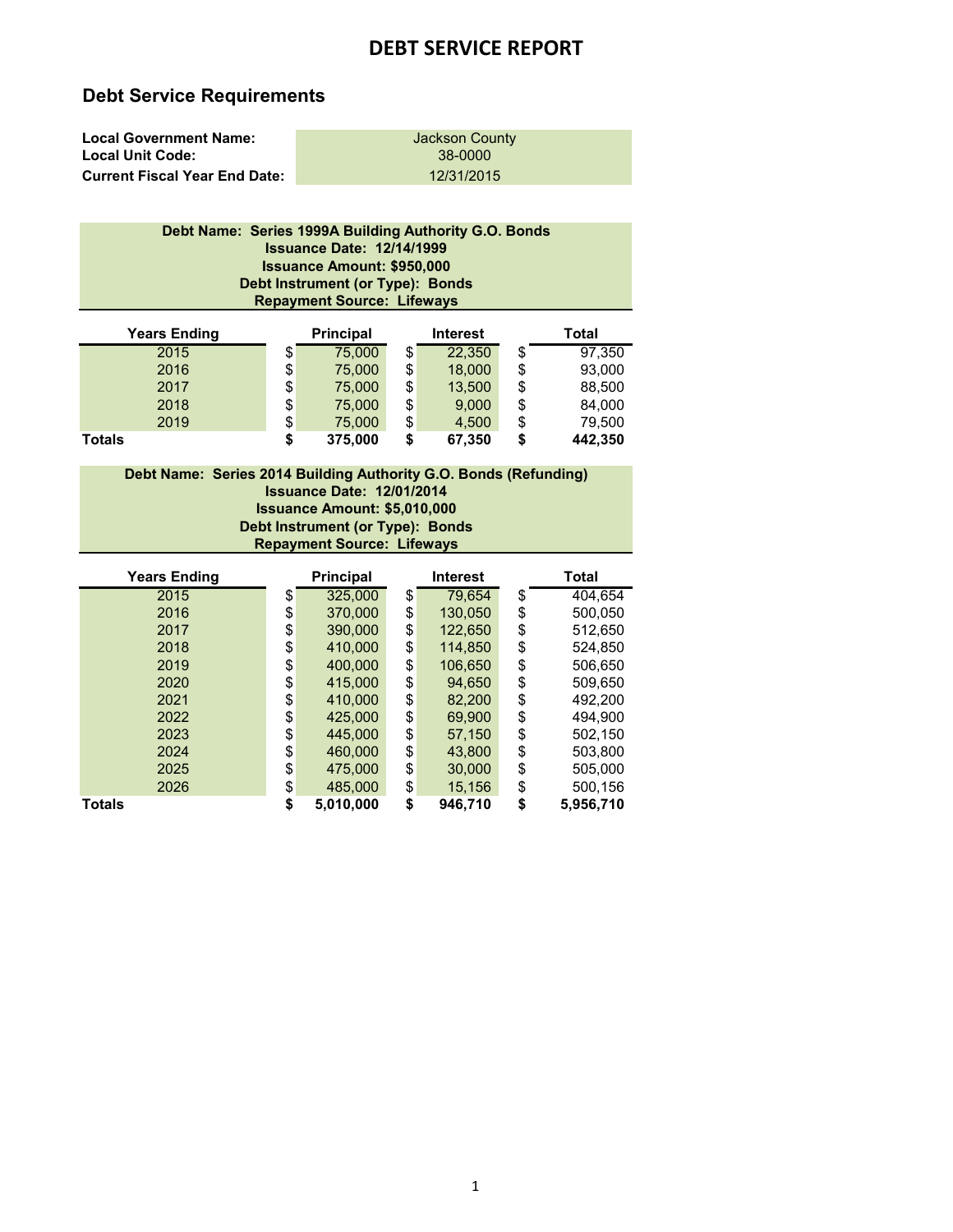# **Debt Service Requirements**

| <b>Local Government Name:</b>        | Jackson County |
|--------------------------------------|----------------|
| <b>Local Unit Code:</b>              | 38-0000        |
| <b>Current Fiscal Year End Date:</b> | 12/31/2015     |

| <b>Years Ending</b><br>2015<br>2016                  | \$<br>\$                   | Debt Name: 2010 Refunding Bonds<br><b>Issuance Date: 11/01/2010</b><br><b>Issuance Amount: \$10,100,000</b><br>Debt Instrument (or Type): Bonds<br>Repayment Source: Debt Service Millage (Jail)<br>Principal<br>860,000<br>925,000 | \$<br>\$                   | <b>Interest</b><br>227,287<br>202,778    | \$<br>\$                   | <b>Total</b><br>1,087,287<br>1,127,778              |
|------------------------------------------------------|----------------------------|-------------------------------------------------------------------------------------------------------------------------------------------------------------------------------------------------------------------------------------|----------------------------|------------------------------------------|----------------------------|-----------------------------------------------------|
| 2017<br>2018<br>2019                                 | \$<br>\$<br>\$             | 965,000<br>975,000<br>990,000                                                                                                                                                                                                       | \$<br>\$<br>\$             | 176,415<br>148,912<br>121,125            | \$<br>\$<br>\$             | 1,141,415<br>1,123,912<br>1,111,125                 |
| 2020<br>2021<br>Totals                               | \$<br>\$<br>\$             | 1,030,000<br>1,085,000<br>6,830,000                                                                                                                                                                                                 | \$<br>\$<br>\$             | 92,910<br>63,555<br>1,032,982            | \$<br>\$<br>\$             | 1,122,910<br>1,148,555<br>7,862,982                 |
|                                                      |                            | Debt Name: 2005 Refunding Bonds<br>Issuance Date: 5/01/2005<br><b>Issuance Amount: \$14,000,000</b><br>Debt Instrument (or Type): Bonds<br><b>Repayment Source: Medical Care Facility</b>                                           |                            |                                          |                            | <b>Refunded in</b><br>2015 See<br>below             |
| <b>Years Ending</b><br>2015<br>2015<br><b>Totals</b> | \$<br>\$<br>\$             | Principal<br>595,000<br>10,830,000<br>11,425,000                                                                                                                                                                                    | \$<br>\$<br>\$             | <b>Interest</b><br>11,900<br>11,900      | \$<br>\$<br>\$             | <b>Total</b><br>606,900<br>10,830,000<br>11,436,900 |
|                                                      |                            | Debt Name: 2015 Refunding Bonds<br>Issuance Date: 3/10/2015<br><b>Issuance Amount: \$10,225,000</b><br>Debt Instrument (or Type): Bonds<br><b>Repayment Source: Lifeways</b>                                                        |                            |                                          |                            | See above                                           |
| <b>Years Ending</b>                                  |                            | Principal                                                                                                                                                                                                                           |                            | <b>Interest</b>                          |                            | <b>Total</b>                                        |
| 2015<br>2016<br>2017<br>2018                         | \$<br>\$<br>\$<br>\$<br>\$ | 495,000<br>515,000<br>535,000<br>560,000                                                                                                                                                                                            | \$<br>\$<br>\$<br>\$<br>\$ | 263,998<br>430,544<br>412,819<br>391,819 | \$<br>\$<br>\$<br>\$<br>\$ | 263,998<br>925,544<br>927,819<br>926,819            |
| 2019<br>2020<br>2021<br>2022                         | \$<br>\$<br>\$             | 585,000<br>615,000<br>650,000                                                                                                                                                                                                       | \$<br>\$<br>\$             | 367,119<br>338,494<br>308,494<br>276,869 | \$<br>\$<br>\$             | 927,119<br>923,494<br>923,494<br>926,869            |
| 2023<br>2024<br>2025<br>2026                         | \$<br>\$<br>\$             | 680,000<br>715,000<br>755,000<br>790,000                                                                                                                                                                                            | \$<br>\$<br>\$<br>\$       | 243,619<br>208,744<br>171,994<br>133,369 | \$<br>\$<br>\$<br>\$       | 923,619<br>923,744<br>926,994<br>923,369            |
| 2027<br>2028<br>2029                                 | \$<br>\$<br>\$             | 825,000<br>815,000<br>835,000                                                                                                                                                                                                       | \$<br>\$<br>\$             | 101,244<br>75,625<br>48,291              | \$<br>\$<br>\$             | 926,244<br>890,625<br>883,291                       |
| 2030<br>Totals                                       | \$<br>\$                   | 855,000<br>10,225,000                                                                                                                                                                                                               | \$<br>\$                   | 17,100<br>3,790,139                      | \$<br>\$                   | 872,100<br>14,015,139                               |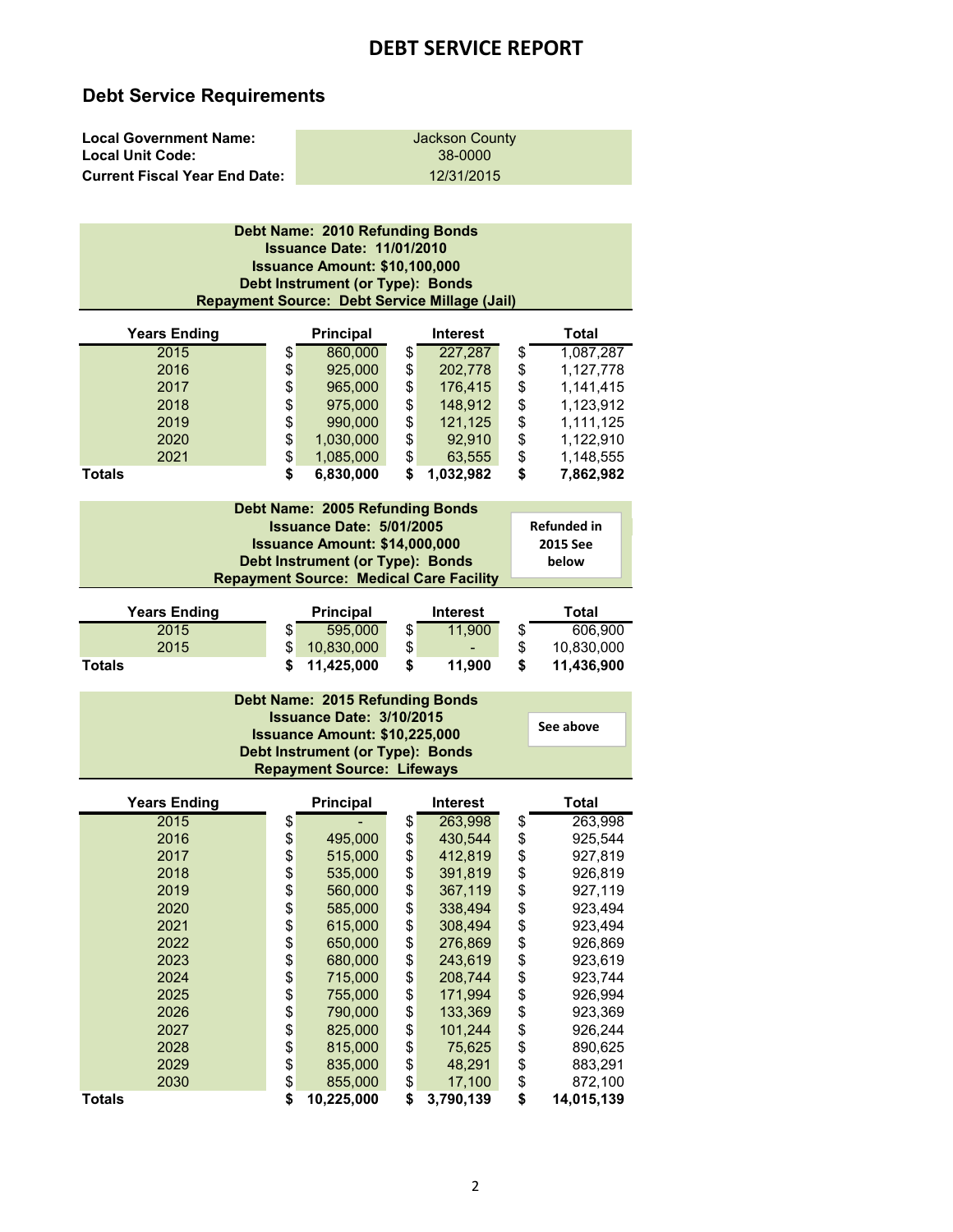# **Debt Service Requirements**

| <b>Local Government Name:</b>        | Jackson County |
|--------------------------------------|----------------|
| <b>Local Unit Code:</b>              | 38-0000        |
| <b>Current Fiscal Year End Date:</b> | 12/31/2015     |

| Debt Name: Village of Parma Drinking Water Revolving Loan Fund |
|----------------------------------------------------------------|
| <b>Issuance Date: 3/28/2002</b>                                |
| <b>Issuance Amount: \$1,110,000</b>                            |
| Debt Instrument (or Type): Bonds                               |
| <b>Repayment Source: Village of Parma</b>                      |
|                                                                |

| <b>Years Ending</b> | <b>Principal</b> | <b>Interest</b> | Total         |
|---------------------|------------------|-----------------|---------------|
| 2015                | \$<br>60,000     | \$<br>12,000    | \$<br>72,000  |
| 2016                | \$<br>60,000     | \$<br>10,500    | \$<br>70,500  |
| 2017                | \$<br>60,000     | \$<br>9,000     | \$<br>69,000  |
| 2018                | \$<br>60,000     | \$<br>7,500     | \$<br>67,500  |
| 2019                | \$<br>65,000     | \$<br>5,937     | \$<br>70,937  |
| 2020                | \$<br>65,000     | \$<br>4,313     | \$<br>69,313  |
| 2021                | \$<br>70,000     | \$<br>2,625     | \$<br>72,625  |
| 2022                | \$<br>70,000     | \$<br>875       | \$<br>70,875  |
| <b>Totals</b>       | \$<br>510,000    | \$<br>52,750    | \$<br>562,750 |

#### **Debt Instrument (or Type): Bonds Debt Name: Wastewater Disposal Facility Vineyard Section Series 2004 Issuance Amount: \$6,100,000 Repayment Source: Norvell/Columbia Township**

| <b>Years Ending</b> | <b>Principal</b> | Interest      | Total           |
|---------------------|------------------|---------------|-----------------|
| 2015                | \$<br>350,000    | \$<br>131,575 | \$<br>481,575   |
| 2016                | \$<br>350,000    | \$<br>117,575 | \$<br>467,575   |
| 2017                | \$<br>350,000    | \$<br>103,357 | \$<br>453,357   |
| 2018                | \$<br>350,000    | \$<br>88,787  | \$<br>438,787   |
| 2019                | \$<br>350,000    | \$<br>74,000  | \$<br>424,000   |
| 2020                | \$<br>375,000    | \$<br>58,359  | \$<br>433,359   |
| 2021                | \$<br>375,000    | \$<br>41,953  | \$<br>416,953   |
| 2022                | \$<br>375,000    | \$<br>25,313  | \$<br>400,313   |
| 2023                | \$<br>375,000    | \$<br>8,437   | \$<br>383,437   |
| Totals              | \$<br>3.250.000  | \$<br>649,356 | \$<br>3,899,356 |

### **Debt Name: Village of Grass Lake Water Supply Series 2002B Issuance Date: 12/01/2002 Issuance Amount: \$565,000 Repayment Source: Village of Grass Lake Debt Instrument (or Type): Bonds**

| <b>Years Ending</b> | Principal     | <b>Interest</b> | Total         |
|---------------------|---------------|-----------------|---------------|
| 2015                | \$<br>25,000  | \$<br>13.124    | \$<br>38,124  |
| 2016                | \$<br>25,000  | \$<br>11.974    | \$<br>36,974  |
| 2017                | \$<br>25,000  | \$<br>10,799    | \$<br>35,799  |
| 2018                | \$<br>30,000  | \$<br>9.477     | \$<br>39.477  |
| 2019                | \$<br>35,000  | \$<br>7,875     | \$<br>42,875  |
| 2020                | \$<br>40,000  | \$<br>6,000     | \$<br>46,000  |
| 2021                | \$<br>50,000  | \$<br>3,750     | \$<br>53,750  |
| 2022                | \$<br>50,000  | \$<br>1,250     | \$<br>51,250  |
| <b>Totals</b>       | \$<br>280,000 | \$<br>64,249    | \$<br>344,249 |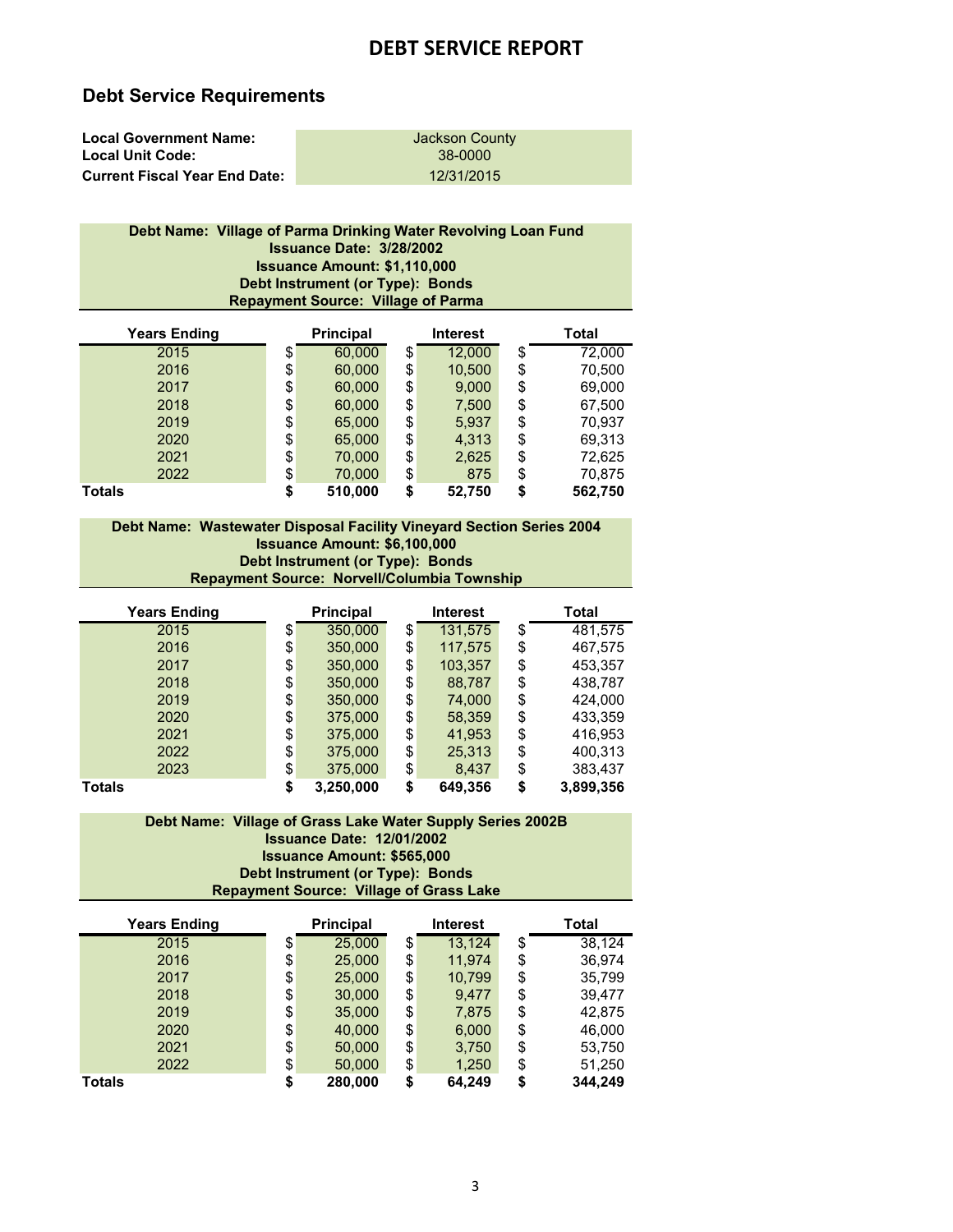# **Debt Service Requirements**

| <b>Local Government Name:</b>        | Jackson County |
|--------------------------------------|----------------|
| <b>Local Unit Code:</b>              | 38-0000        |
| <b>Current Fiscal Year End Date:</b> | 12/31/2015     |

| Debt Name: Village of Grass Lake Drinking Water Revolving Loan |
|----------------------------------------------------------------|
| <b>Issuance Date: 9/28/2002</b>                                |
| <b>Issuance Amount: \$2,255,000</b>                            |
| Debt Instrument (or Type): Bonds                               |
| <b>Repayment Source: Village of Grass Lake</b>                 |
|                                                                |

| <b>Years Ending</b> | Principal       | <b>Interest</b> | Total           |
|---------------------|-----------------|-----------------|-----------------|
| 2015                | \$<br>115,000   | \$<br>27,438    | \$<br>142,438   |
| 2016                | \$<br>120,000   | \$<br>24,500    | \$<br>144,500   |
| 2017                | \$<br>120,000   | \$<br>21,500    | \$<br>141,500   |
| 2018                | \$<br>125,000   | \$<br>18,438    | \$<br>143,438   |
| 2019                | \$<br>130,000   | \$<br>15,250    | \$<br>145,250   |
| 2020                | \$<br>130,000   | \$<br>12,000    | \$<br>142,000   |
| 2021                | \$<br>135,000   | \$<br>8,687     | \$<br>143,687   |
| 2022                | \$<br>140,000   | \$<br>5,250     | \$<br>145,250   |
| 2023                | \$<br>140,000   | \$<br>1,750     | \$<br>141,750   |
| Totals              | \$<br>1,155,000 | \$<br>134,813   | \$<br>1,289,813 |

### **Issuance Amount: \$3,900,0000 Repayment Source: Hanover/Liberty Township Debt Instrument (or Type): Bonds Debt Name: Round/Farwell Lakes Area Wastewater Facility Series 2005 Issuance Date: 2/01/2005**

| <b>Years Ending</b> |    | <b>Principal</b> |    | <b>Interest</b> | <b>Total</b>    |
|---------------------|----|------------------|----|-----------------|-----------------|
| 2015                | \$ | 225.000          | \$ | 67,219          | \$<br>292.219   |
| 2016                | \$ | 225,000          | \$ | 58,500          | \$<br>283,500   |
| 2017                | \$ | 225.000          | \$ | 49.500          | \$<br>274.500   |
| 2018                | \$ | 225,000          | \$ | 40,500          | \$<br>265,500   |
| 2019                | \$ | 225.000          | \$ | 31,500          | \$<br>256,500   |
| 2020                | \$ | 225,000          | \$ | 22,500          | \$<br>247,500   |
| 2021                | \$ | 225,000          | \$ | 13,500          | \$<br>238,500   |
| 2022                | \$ | 225,000          | \$ | 4,500           | \$<br>229,500   |
| <b>Totals</b>       | S  | 1,800,000        | S  | 287,719         | \$<br>2,087,719 |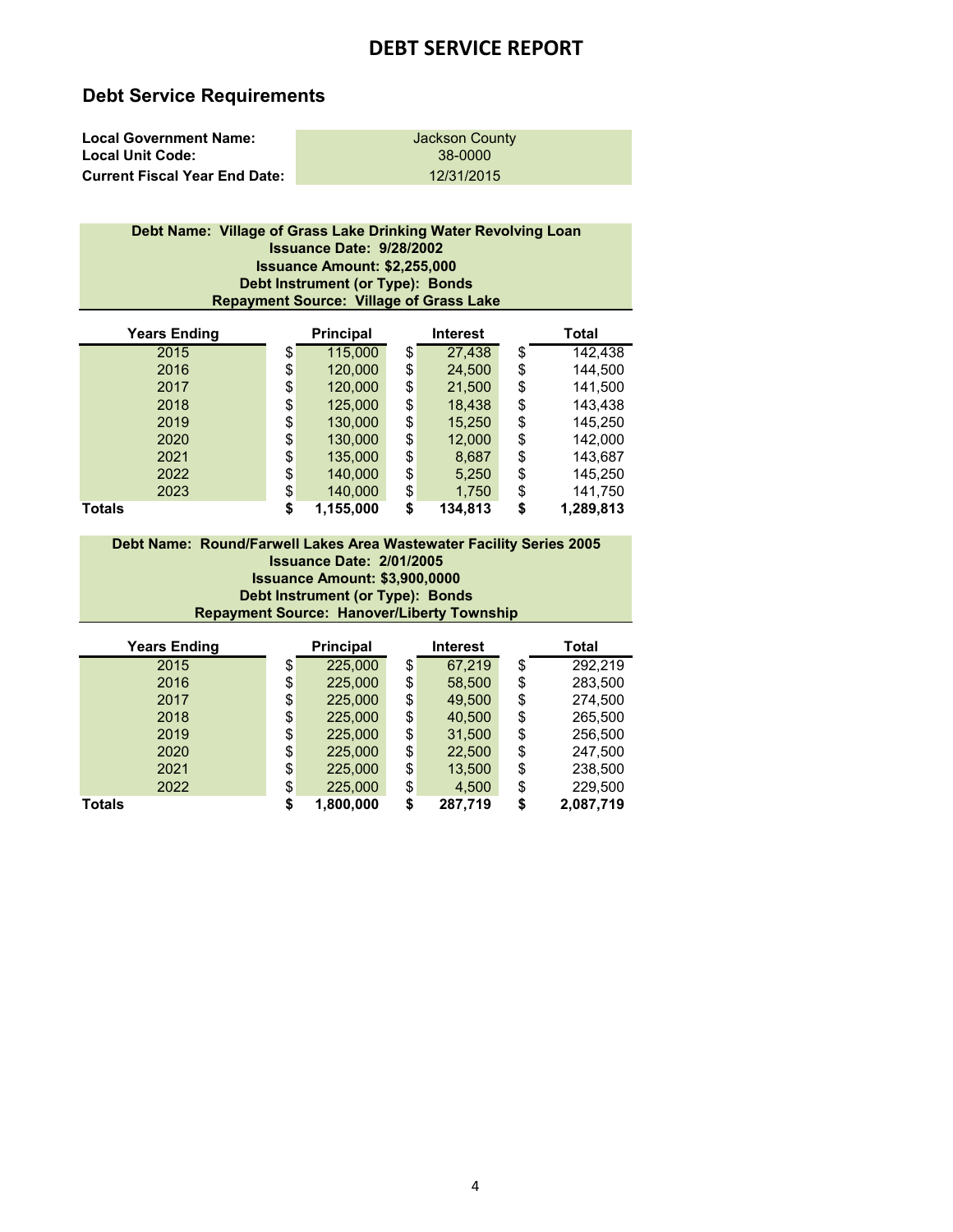### **Debt Service Requirements**

| <b>Local Government Name:</b>        | Jackson County |
|--------------------------------------|----------------|
| <b>Local Unit Code:</b>              | 38-0000        |
| <b>Current Fiscal Year End Date:</b> | 12/31/2015     |

### **Debt Name: Wastewater Disposal Facility Southern Regional, Series 2005 Issuance Date: 12/01/2005 Issuance Amount: \$4,600,000 Repayment Source: Leoni Township Debt Instrument (or Type): Bonds**

| <b>Years Ending</b> | <b>Principal</b> | <b>Interest</b> | Total           |
|---------------------|------------------|-----------------|-----------------|
| 2015                | \$<br>250,000    | \$<br>155,325   | \$<br>405,325   |
| 2016                | \$<br>250,000    | \$<br>144,700   | \$<br>394,700   |
| 2017                | \$<br>275,000    | \$<br>134,388   | \$<br>409,388   |
| 2018                | \$<br>300,000    | \$<br>122,975   | \$<br>422,975   |
| 2019                | \$<br>300,000    | \$<br>110,225   | \$<br>410,225   |
| 2020                | \$<br>325,000    | \$<br>97,325    | \$<br>422,325   |
| 2021                | \$<br>325,000    | \$<br>83,350    | \$<br>408,350   |
| 2022                | \$<br>350,000    | \$<br>69,212    | \$<br>419,212   |
| 2023                | \$<br>375,000    | \$<br>53,813    | \$<br>428,813   |
| 2024                | \$<br>400,000    | \$<br>37,125    | \$<br>437,125   |
| 2025                | \$<br>425,000    | \$<br>19,125    | \$<br>444,125   |
| Totals              | \$<br>3,575,000  | \$<br>1,027,563 | \$<br>4,602,563 |

### **Debt Instrument (or Type): Bonds Debt Name: Village of Parma Water Supply Facilities Series 2012 Issuance Date: 5/30/2012 Issuance Amount: \$1,220,000 Repayment Source: Village of Parma**

| <b>Years Ending</b> |    | <b>Principal</b> | <b>Interest</b> |    | Total     |
|---------------------|----|------------------|-----------------|----|-----------|
| 2015                | \$ | 125.000          | \$<br>39,987    | \$ | 164.987   |
| 2016                | \$ | 125,000          | \$<br>35,175    | \$ | 160,175   |
| 2017                | \$ | 125.000          | \$<br>30,175    | \$ | 155,175   |
| 2018                | \$ | 125,000          | \$<br>25,050    | \$ | 150,050   |
| 2019                | \$ | 150,000          | \$<br>19,800    | \$ | 169,800   |
| 2020                | \$ | 150,000          | \$<br>13,550    | \$ | 163,550   |
| 2021                | \$ | 150,000          | \$<br>6,750     | \$ | 156,750   |
| <b>Totals</b>       | S  | 950.000          | 170,487         | S  | 1,120,487 |

### **Debt Instrument (or Type): Bonds Debt Name: Village of Brooklyn 1997 Wastewater Disposal Issuance Date: 12/01/1996 Issuance Amount: \$1,550,000 Repayment Source: Village of Brooklyn/Special Assessment**

| <b>Years Ending</b> | <b>Principal</b> | <b>Interest</b> |     | Total   |
|---------------------|------------------|-----------------|-----|---------|
| 2015                | \$<br>150,000    | \$<br>13.875    | \$  | 163.875 |
| 2016                | \$<br>150,000    | \$<br>6.375     | \$. | 156.375 |
| Totals              | \$<br>300,000    | 20.250          | S   | 320.250 |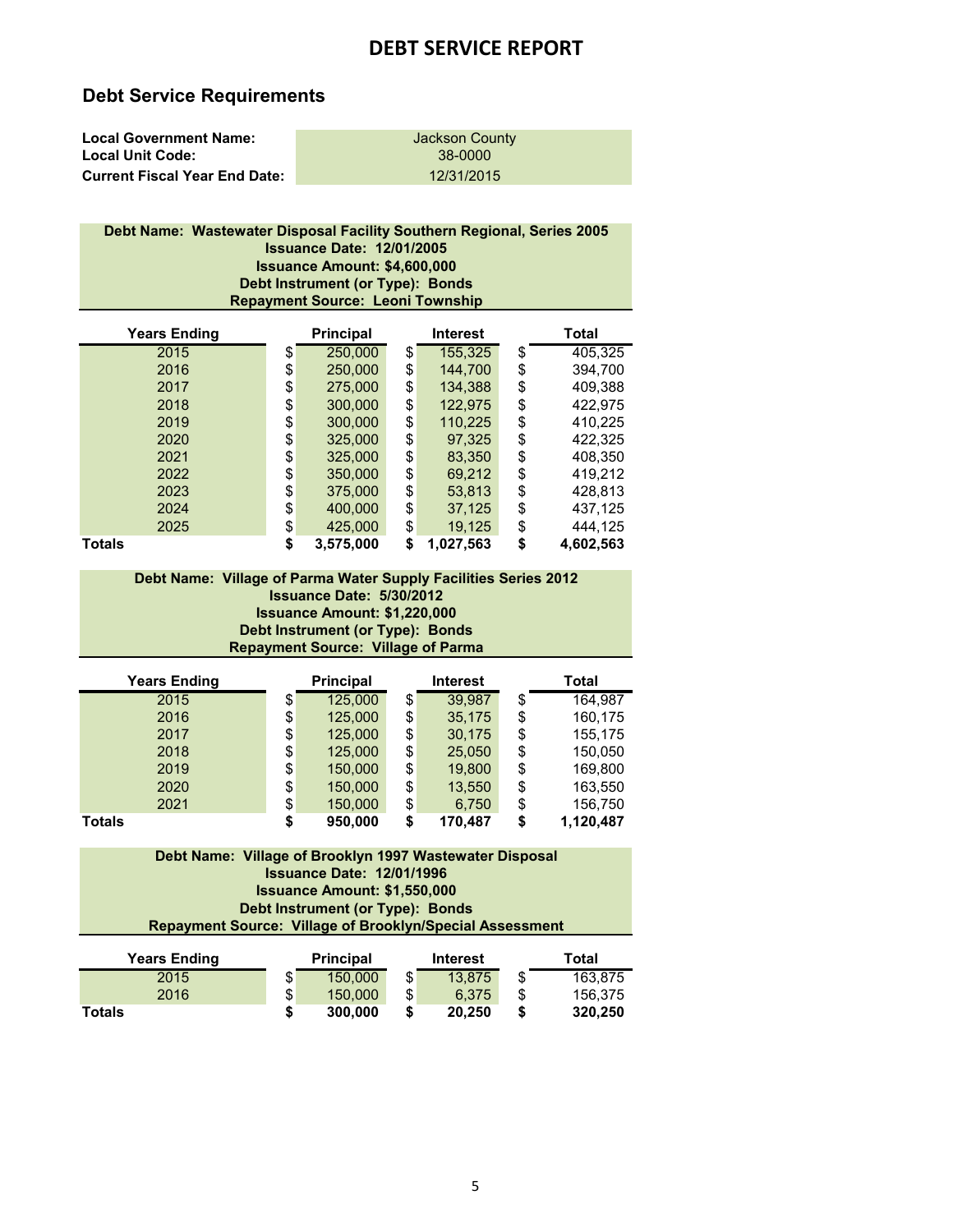# **Debt Service Requirements**

| <b>Local Government Name:</b>        | Jackson County |
|--------------------------------------|----------------|
| <b>Local Unit Code:</b>              | 38-0000        |
| <b>Current Fiscal Year End Date:</b> | 12/31/2015     |

| Debt Name: Napoleon Township 2001 Wastewater                  |
|---------------------------------------------------------------|
| <b>Issuance Date: 8/15/2001</b>                               |
| <b>Issuance Amount: \$1,125,000</b>                           |
| Debt Instrument (or Type): Bonds                              |
| <b>Repayment Source: Napoleon Township/Special Assessment</b> |
| $\cdot$                                                       |

| <b>Years Ending</b> | <b>Principal</b> |    | <b>Interest</b> | Total         |
|---------------------|------------------|----|-----------------|---------------|
| 2015                | \$<br>75,000     | \$ | 20.250          | \$<br>95,250  |
| 2016                | \$<br>75,000     | \$ | 16,688          | \$<br>91,688  |
| 2017                | \$<br>75,000     | \$ | 13,069          | \$<br>88,069  |
| 2018                | \$<br>75,000     | \$ | 9.375           | \$<br>84,375  |
| 2019                | \$<br>75,000     | \$ | 5,625           | \$<br>80,625  |
| 2020                | \$<br>75,000     | \$ | 1,875           | \$<br>76,875  |
| <b>Totals</b>       | \$<br>450,000    | S  | 66,882          | \$<br>516,882 |

| Debt Name: Spring Arbor Township 2005 Water Supply G.O.           |                                   |                 |               |
|-------------------------------------------------------------------|-----------------------------------|-----------------|---------------|
|                                                                   | <b>Issuance Date: 6/01/2005</b>   |                 |               |
|                                                                   | <b>Issuance Amount: \$480,000</b> |                 |               |
|                                                                   | Debt Instrument (or Type): Bonds  |                 |               |
| <b>Repayment Source: Spring Arbor Township/Special Assessment</b> |                                   |                 |               |
| <b>Years Ending</b>                                               | <b>Principal</b>                  | <b>Interest</b> | Total         |
| 2015                                                              | \$<br>25,000                      | \$<br>11.788    | \$<br>36,788  |
| 2017                                                              | \$<br>25,000                      | \$<br>9.744     | \$<br>34.744  |
| 2018                                                              | \$<br>25,000                      | \$<br>8.700     | \$<br>33,700  |
| 2019                                                              | \$<br>25,000                      | \$<br>7,644     | \$<br>32,644  |
| 2020                                                              | \$<br>25,000                      | \$<br>6,569     | \$<br>31,569  |
| 2021                                                              | \$<br>25,000                      | \$<br>5,469     | \$<br>30,469  |
| 2022                                                              | \$<br>25,000                      | \$<br>4.343     | \$<br>29.343  |
| 2023                                                              | \$<br>25,000                      | \$<br>3.194     | \$<br>28,194  |
| 2024                                                              | \$<br>25,000                      | \$<br>2,019     | \$<br>27,019  |
| 2025                                                              | \$<br>30,000                      | \$<br>712       | \$<br>30,712  |
| <b>Totals</b>                                                     | \$<br>255,000                     | \$<br>60,182    | \$<br>315,182 |

### **Debt Name: Wolf Lake 2006 Wastewater Disposal Issuance Date: 12/20/2006 Issuance Amount: \$2,335,000 Repayment Source: Napoleon/Grass Lake Township/Special Assessment Debt Instrument (or Type): Bonds**

| <b>Years Ending</b> |    | <b>Principal</b> |    | <b>Interest</b> | Total           |
|---------------------|----|------------------|----|-----------------|-----------------|
| 2015                | \$ | 250,000          | \$ | 49.450          | \$<br>299,450   |
| 2016                | \$ | 270,000          | \$ | 40,075          | \$<br>310,075   |
| 2017                | \$ | 260,000          | \$ | 29.950          | \$<br>289,950   |
| 2018                | \$ | 255,000          | \$ | 20,200          | \$<br>275,200   |
| 2019                | \$ | 250,000          | \$ | 10,000          | \$<br>260,000   |
| Totals              | S  | 1,285,000        | S  | 149,675         | \$<br>1,434,675 |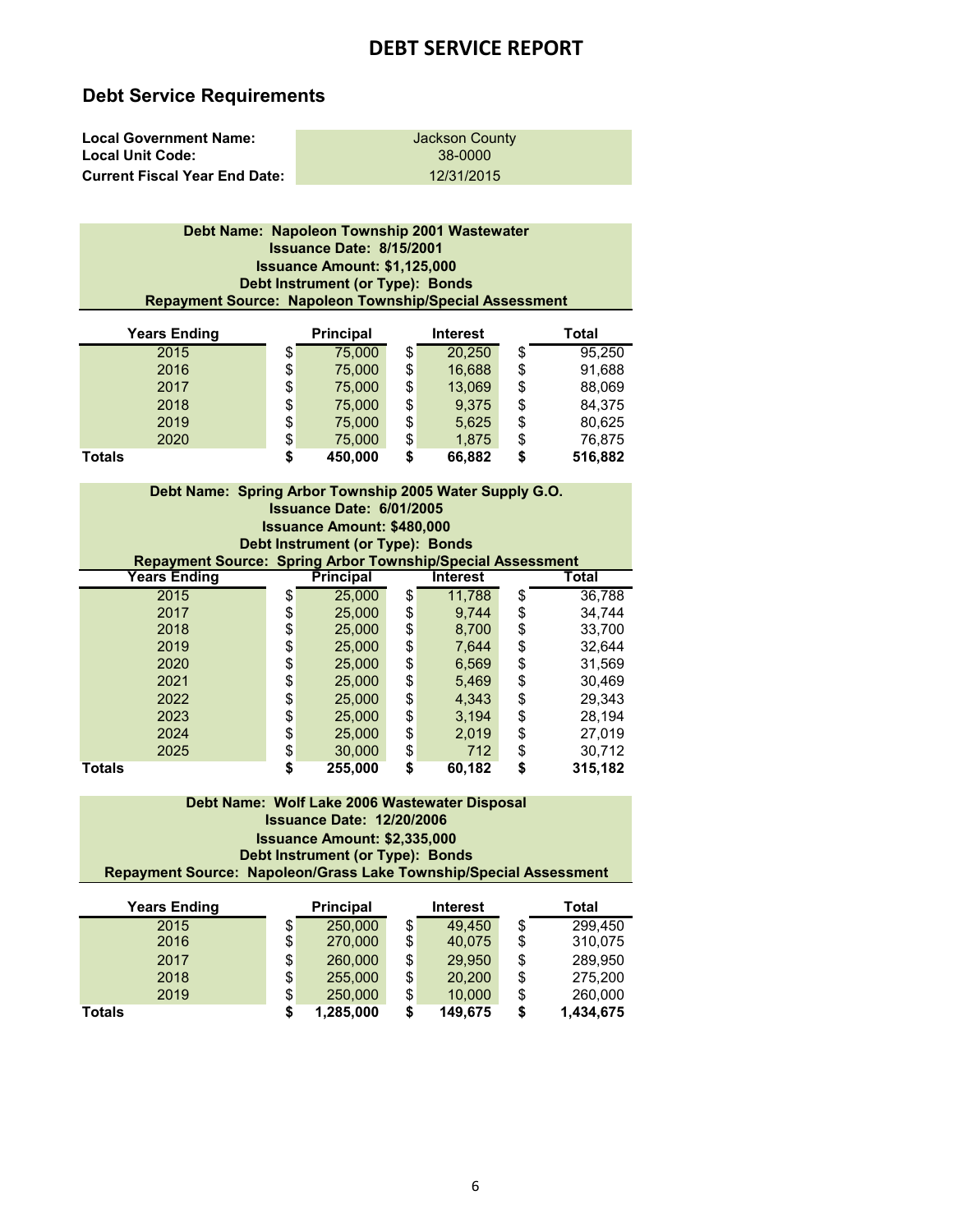# **Debt Service Requirements**

| <b>Local Government Name:</b>        | Jackson County |
|--------------------------------------|----------------|
| <b>Local Unit Code:</b>              | 38-0000        |
| <b>Current Fiscal Year End Date:</b> | 12/31/2015     |

### **Debt Instrument (or Type): Bonds Debt Name: Lake Columbia 2012 Wastewater Disposal Refunding Issuance Date: 6/26/2012 Issuance Amount: \$4,045,000 Repayment Source: Columbia Township/Special Assessment**

| <b>Years Ending</b> | <b>Principal</b> | <b>Interest</b> | Total           |
|---------------------|------------------|-----------------|-----------------|
| 2015                | \$<br>375,000    | \$<br>145,075   | \$<br>520,075   |
| 2016                | \$<br>410,000    | \$<br>131,250   | \$<br>541,250   |
| 2017                | \$<br>405,000    | \$<br>114,950   | \$<br>519,950   |
| 2018                | \$<br>395,000    | \$<br>98,950    | \$<br>493,950   |
| 2019                | \$<br>385,000    | \$<br>83,350    | \$<br>468,350   |
| 2020                | \$<br>425,000    | \$<br>66,850    | \$<br>491,850   |
| 2021                | \$<br>410,000    | \$<br>50,450    | \$<br>460,450   |
| 2022                | \$<br>400,000    | 34,250          | \$<br>434,250   |
| 2023                | \$<br>430.000    | \$<br>19,531    | \$<br>449,531   |
| 2024                | \$<br>410,000    | \$<br>6,406     | \$<br>416,406   |
| <b>Totals</b>       | \$<br>4,045,000  | \$<br>751,062   | \$<br>4,796,062 |

### **Debt Instrument (or Type): Bonds Repayment Source: General Fund Debt Name: Jackson County Capital Improvement Bonds, Series 2015A Issuance Date: 6/09/2015 Issuance Amount: \$2,435,000**

| <b>Years Ending</b> | Principal       | <b>Interest</b> | <b>Total</b>    |
|---------------------|-----------------|-----------------|-----------------|
| 2015                | \$              | \$<br>25,958    | \$<br>25,958    |
| 2016                | \$<br>85,000    | \$<br>72,731    | \$<br>157,731   |
| 2017                | \$<br>100,000   | \$<br>70,881    | \$<br>170,881   |
| 2018                | \$<br>100,000   | \$<br>68,881    | \$<br>168,881   |
| 2019                | \$<br>105,000   | \$<br>66,831    | \$<br>171,831   |
| 2020                | \$<br>105,000   | \$<br>64,731    | \$<br>169,731   |
| 2021                | \$<br>105,000   | \$<br>62,369    | \$<br>167,369   |
| 2022                | \$<br>110,000   | \$<br>59,544    | \$<br>169,544   |
| 2023                | \$<br>110,000   | \$<br>56,381    | \$<br>166,381   |
| 2024                | \$<br>115,000   | \$<br>53,006    | \$<br>168,006   |
| 2025                | \$<br>115,000   | \$<br>49,556    | \$<br>164,556   |
| 2026                | \$<br>120,000   | \$<br>46,031    | \$<br>166,031   |
| 2027                | \$<br>125,000   | \$<br>42,356    | \$<br>167,356   |
| 2028                | \$<br>125,000   | \$<br>38,294    | \$<br>163,294   |
| 2029                | \$<br>130,000   | \$<br>33,831    | \$<br>163,831   |
| 2030                | \$<br>135,000   | \$<br>29,194    | \$<br>164,194   |
| 2031                | \$<br>140,000   | \$<br>24,381    | \$<br>164,381   |
| 2032                | \$<br>145,000   | \$<br>19,394    | \$<br>164,394   |
| 2033                | \$<br>150,000   | \$<br>14,138    | \$<br>164,138   |
| 2034                | \$<br>155,000   | \$<br>8,609     | \$<br>163,609   |
| 2035                | \$<br>160,000   | \$<br>2,900     | \$<br>162,900   |
| <b>Totals</b>       | \$<br>2,435,000 | \$<br>909,999   | \$<br>3,344,999 |